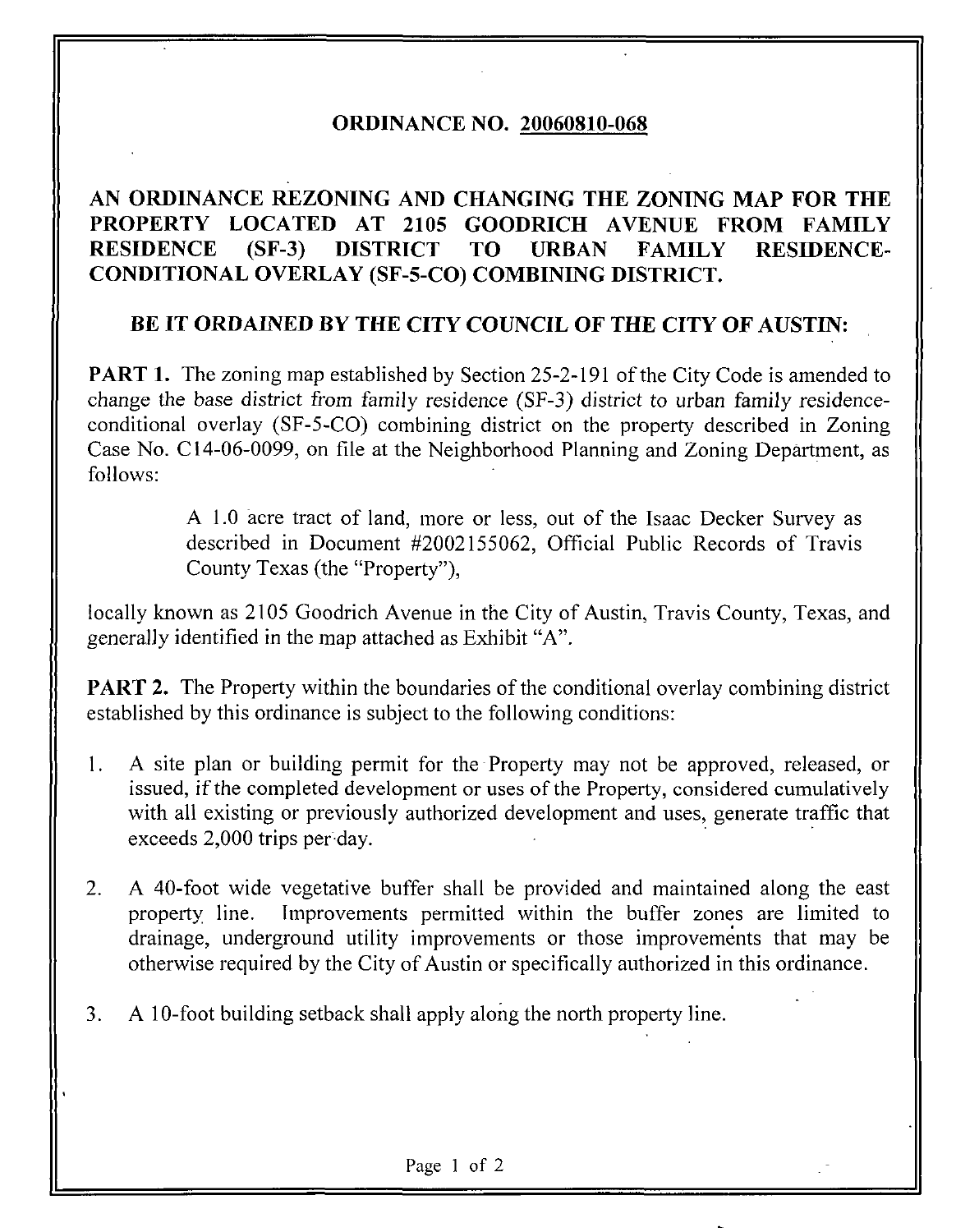- 4. A 70-foot building setback shall apply along the east property line, within which a natural detention pond shall be located. Parking is to be permitted within this setback area.
- 5. A building constructed along the north property line may not exceed one story in height if it is constructed between 10 feet and 20 feet of the north property line.
- 6. A building constructed along the north property line may not exceed two stories in height if it is located in an area anywhere from 20 feet of the north property line to the middle of the Property.
- 7. All buildings directly adjacent to Goodrich Avenue shall be oriented to face Goodrich Avenue.
- 8. Two parking spaces are required for each dwelling unit.
- 9. Two additional parking spaces over the number of total parking spaces required must be provided and may be located within the building setback along the east property line.
- 10. No more than 10 dwelling units shall be permitted on the Property.

Except as specifically restricted under this ordinance, the Property may be developed and used in accordance with the regulations established for the urban family residence (SF-5) base district and other applicable requirements of the City Code.

PART 3. This ordinance takes effect on August 21, 2006.

## PASSED AND APPROVED

| 2006<br>August 10                                      |         | Will Wyrh                                |
|--------------------------------------------------------|---------|------------------------------------------|
| <b>APPROVED:</b><br>David Allan Smith<br>City Attorney | ATTEST: | Mayor<br>Shirley A. Gentry<br>City Clerk |
| Page 2 of 2                                            |         |                                          |